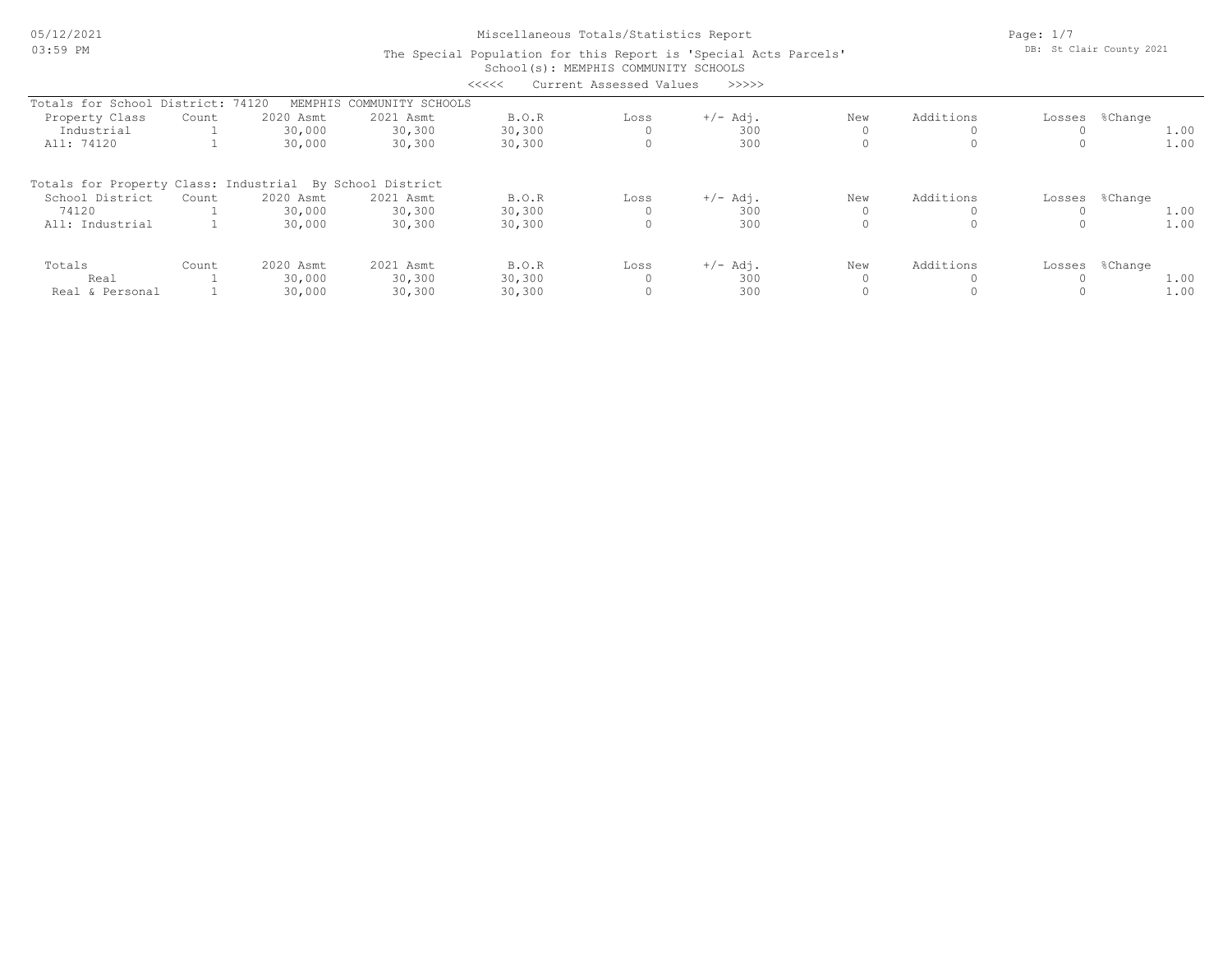05/12/2021 03:59 PM

# Miscellaneous Totals/Statistics Report

Page: 2/7 DB: St Clair County 2021

#### School(s): MEMPHIS COMMUNITY SCHOOLS The Special Population for this Report is 'Special Acts Parcels' <<<<< S.E.V., Taxable and Capped Values >>>>>

|                                                          |                 |          | ヘヘヘヘヘ             |          | S.E.V., IdxdDIe dilu Cappeu Values | ノノノノ    |          |         |          |           |
|----------------------------------------------------------|-----------------|----------|-------------------|----------|------------------------------------|---------|----------|---------|----------|-----------|
| Totals for School                                        | District: 74120 | MEMPHIS  | COMMUNITY SCHOOLS |          |                                    |         |          |         |          |           |
| Property Class                                           | Count           | 2020 SEV | Fin SEV           | 2021 SEV | 2020 Tax                           | Fin Tax | 2021 Tax | BOR Tax | 2021 Cap | 2021 MCAP |
| Industrial                                               |                 | 30,000   | 30,000            | 30,300   | 29,529                             | 29,529  | 29,942   | 29,942  | 29,942   | 29,942    |
| All: 74120                                               |                 | 30,000   | 30,000            | 30,300   | 29,529                             | 29,529  | 29,942   | 29,942  | 29,942   | 29,942    |
| Totals for Property Class: Industrial By School District |                 |          |                   |          |                                    |         |          |         |          |           |
| School District                                          | Count           | 2020 SEV | Fin SEV           | 2021 SEV | 2020 Tax                           | Fin Tax | 2021 Tax | BOR Tax | 2021 Cap | 2021 MCAP |
| 74120                                                    |                 | 30,000   | 30,000            | 30,300   | 29,529                             | 29,529  | 29,942   | 29,942  | 29,942   | 29,942    |
| All: Industrial                                          |                 | 30,000   | 30,000            | 30,300   | 29,529                             | 29,529  | 29,942   | 29,942  | 29,942   | 29,942    |
| Totals                                                   | Count           | 2020 SEV | Fin SEV           | 2021 SEV | 2020 Tax                           | Fin Tax | 2021 Tax | BOR Tax | 2021 Cap | 2021 MCAP |
| Real                                                     |                 | 30,000   | 30,000            | 30,300   | 29,529                             | 29,529  | 29,942   | 29,942  | 29,942   | 29,942    |
| Real & Personal                                          |                 | 30,000   | 30,000            | 30,300   | 29,529                             | 29,529  | 29,942   | 29,942  | 29,942   | 29,942    |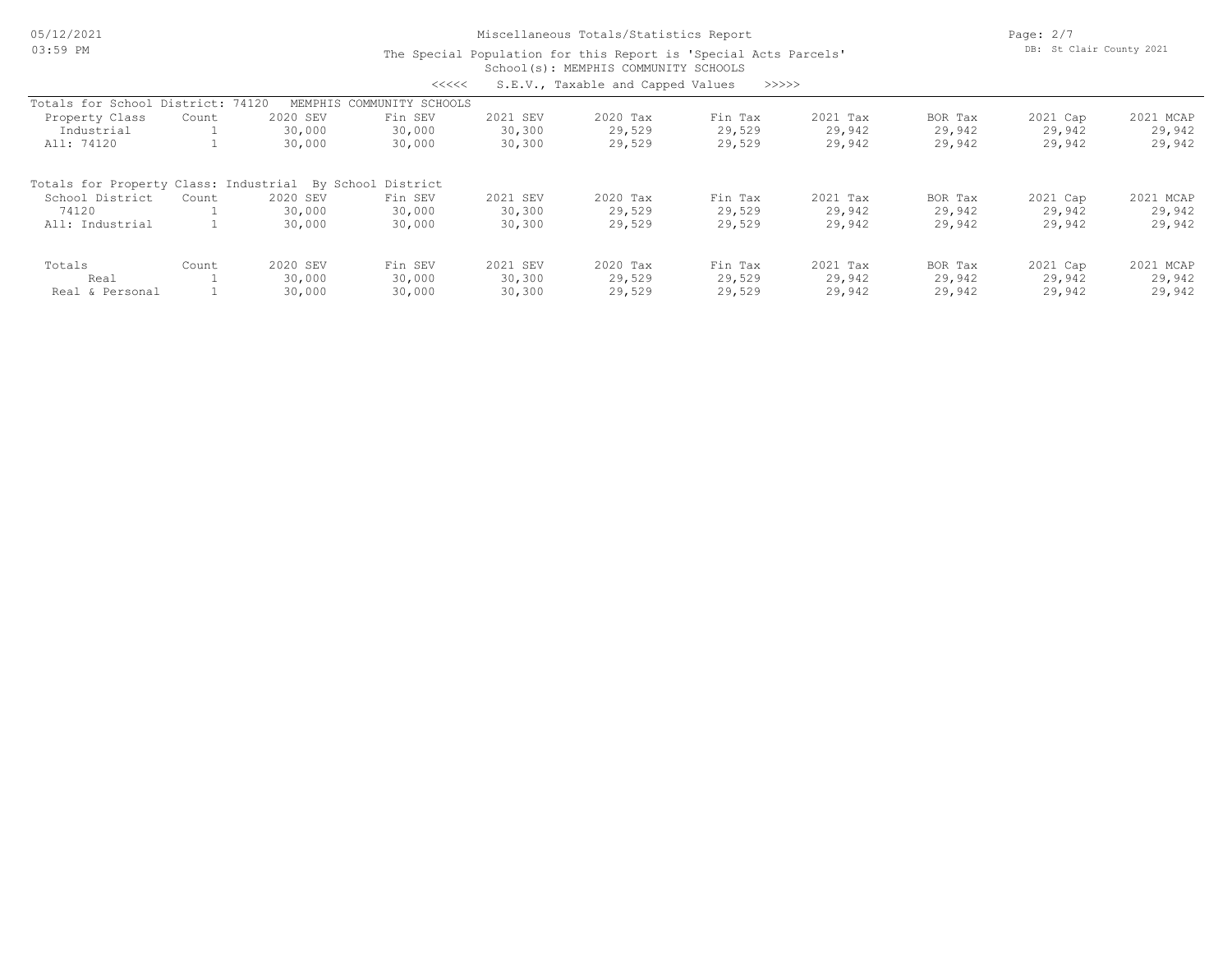# Miscellaneous Totals/Statistics Report

Page: 3/7 DB: St Clair County 2021

### School(s): MEMPHIS COMMUNITY SCHOOLS The Special Population for this Report is 'Special Acts Parcels'

|                                       |          |           | <<<<               |           | PRE/MBT Percentage Times S.E.V. | >>>>>      |            |           |           |
|---------------------------------------|----------|-----------|--------------------|-----------|---------------------------------|------------|------------|-----------|-----------|
| Totals for School District: 74120     |          | MEMPHIS   | COMMUNITY SCHOOLS  |           |                                 |            |            |           |           |
| Property Class                        | Count    | 2020 ORIG | 2020 ORIG          | Final PRE | Final                           | W/O Winter | W/O Winter | 2021 ORIG | 2021 ORIG |
|                                       |          | PRE       | Non-PRE            |           | Non-PRE                         | PRE        | Non-PRE    | PRE       | Non-PRE   |
| Industrial                            | $\circ$  |           | 30,000             |           | 30,000                          |            | 30,000     |           | 30,300    |
| All: 74120                            |          | 0         | 30,000             |           | 30,000                          | $\circ$    | 30,000     |           | 30,300    |
| Totals for Property Class: Industrial |          |           | By School District |           |                                 |            |            |           |           |
| School District                       | Count    | 2020 ORIG | 2020 ORIG          | Final PRE | Final                           | W/O Winter | W/O Winter | 2021 ORIG | 2021 ORIG |
|                                       |          | PRE       | Non-PRE            |           | Non-PRE                         | PRE        | Non-PRE    | PRE       | Non-PRE   |
| 74120                                 |          |           | 30,000             |           | 30,000                          |            | 30,000     |           | 30,300    |
| All: Industrial                       | $\Omega$ | $\Omega$  | 30,000             | 0         | 30,000                          | $\circ$    | 30,000     |           | 30,300    |
| Totals                                | Count    | 2020 ORIG | 2020 ORIG          | Final PRE | Final                           | W/O Winter | W/O Winter | 2021 ORIG | 2021 ORIG |
|                                       |          | PRE       | Non-PRE            |           | Non-PRE                         | PRE        | Non-PRE    | PRE       | Non-PRE   |
| Real                                  |          |           | 30,000             |           | 30,000                          |            | 30,000     |           | 30,300    |
| Real & Personal                       |          | 0         | 30,000             |           | 30,000                          | 0          | 30,000     |           | 30,300    |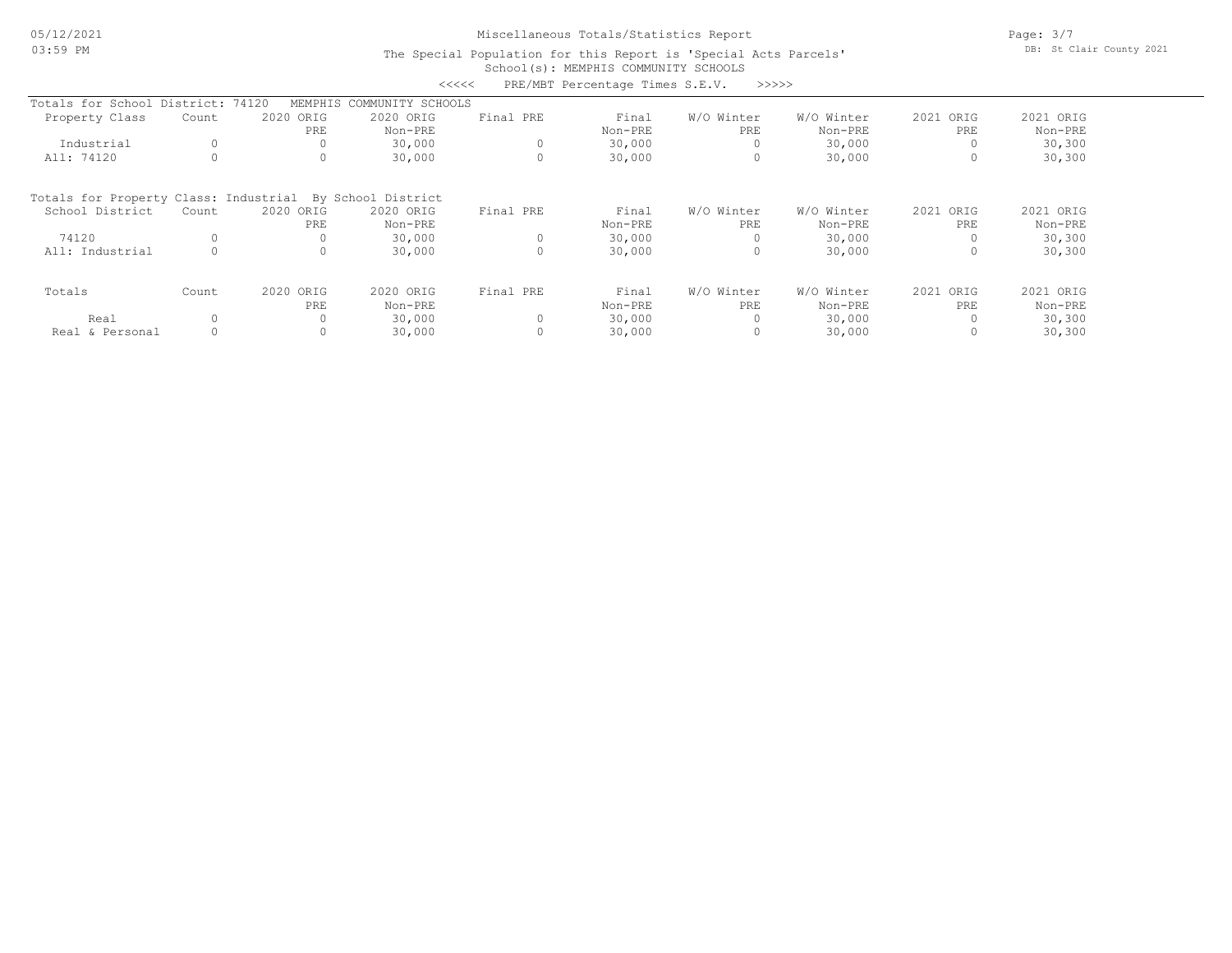# Miscellaneous Totals/Statistics Report

Page: 4/7 DB: St Clair County 2021

### School(s): MEMPHIS COMMUNITY SCHOOLS The Special Population for this Report is 'Special Acts Parcels'

|                                       |       |           | <<<<               |           | PRE/MBT Percentage Times Taxable |            | >>>>>      |              |           |
|---------------------------------------|-------|-----------|--------------------|-----------|----------------------------------|------------|------------|--------------|-----------|
| Totals for School District: 74120     |       | MEMPHIS   | COMMUNITY SCHOOLS  |           |                                  |            |            |              |           |
| Property Class                        | Count | 2020 ORIG | 2020 ORIG          | Final PRE | Final                            | W/O Winter | W/O Winter | 2021 ORIG    | 2021 ORIG |
|                                       |       | PRE       | Non-PRE            |           | Non-PRE                          | PRE        | Non-PRE    | PRE          | Non-PRE   |
| Industrial                            |       | 0         | 29,529             |           | 29,529                           | 0          | 29,529     |              | 29,942    |
| All: 74120                            |       | 0         | 29,529             |           | 29,529                           | 0          | 29,529     |              | 29,942    |
| Totals for Property Class: Industrial |       |           | By School District |           |                                  |            |            |              |           |
| School District                       | Count | 2020 ORIG | 2020 ORIG          | Final PRE | Final                            | W/O Winter | W/O Winter | 2021<br>ORIG | 2021 ORIG |
|                                       |       | PRE       | Non-PRE            |           | Non-PRE                          | PRE        | Non-PRE    | PRE          | Non-PRE   |
| 74120                                 |       | 0         | 29,529             | 0         | 29,529                           | 0          | 29,529     |              | 29,942    |
| All: Industrial                       |       | $\circ$   | 29,529             | $\Omega$  | 29,529                           | 0          | 29,529     | $\Omega$     | 29,942    |
| Totals                                | Count | 2020 ORIG | 2020 ORIG          | Final PRE | Final                            | W/O Winter | W/O Winter | 2021 ORIG    | 2021 ORIG |
|                                       |       | PRE       | Non-PRE            |           | Non-PRE                          | PRE        | Non-PRE    | PRE          | Non-PRE   |
| Real                                  |       |           | 29,529             |           | 29,529                           |            | 29,529     |              | 29,942    |
| Real & Personal                       |       | 0         | 29,529             |           | 29,529                           | 0          | 29,529     |              | 29,942    |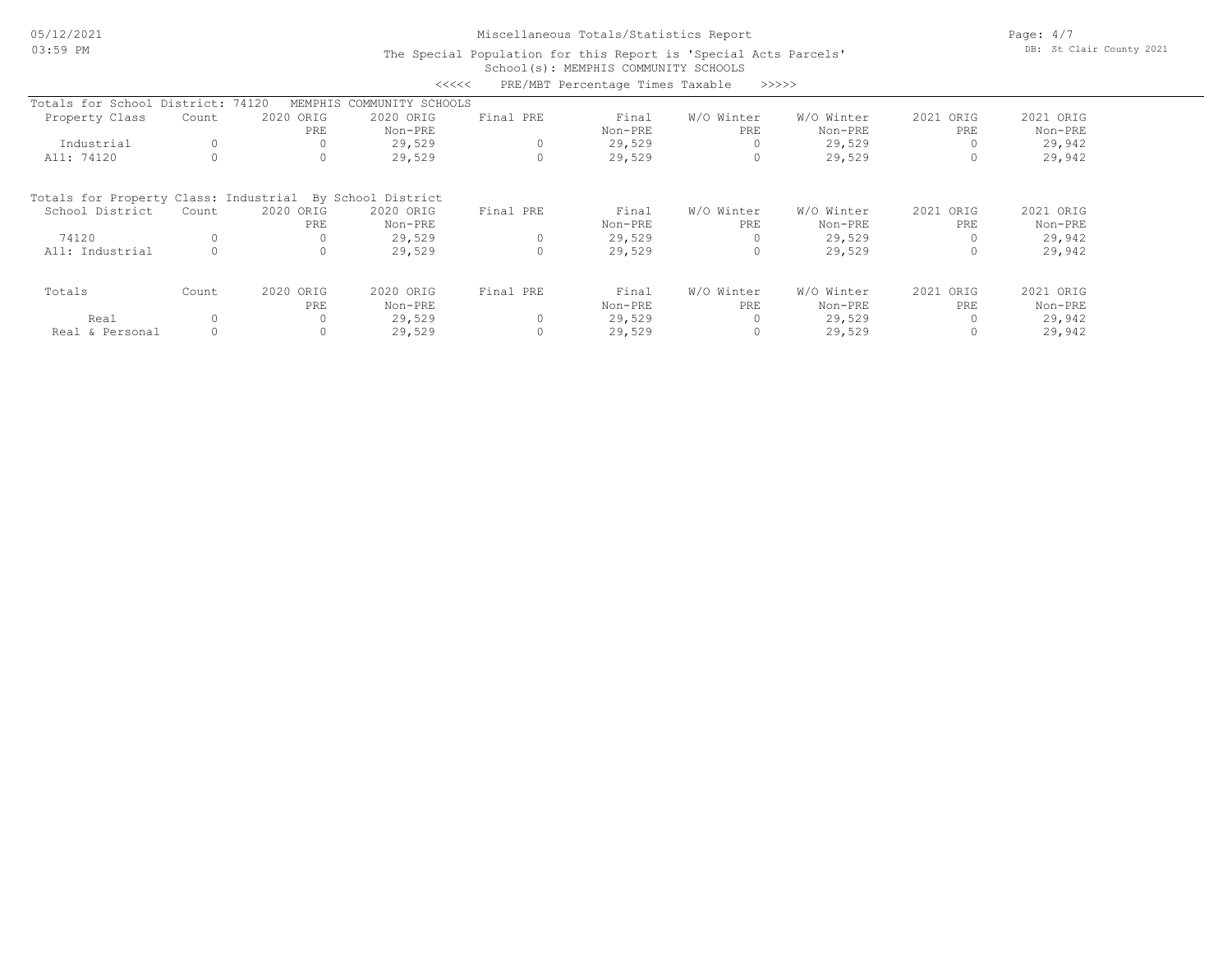# \*\*\*\*\* CFT/IFT/REHAB Totals \*\*\*\*\*

|                       |                 | Count | SEV Value | Taxable Value |
|-----------------------|-----------------|-------|-----------|---------------|
| IFT - Post 1994 Rates | Real            |       | 30.300    | 29,942        |
| IFT - Post 1994 Rates | Personal        |       |           | $\Omega$      |
| IFT - Post 1994 Rates | Real & Personal |       | 30.300    | 29,942        |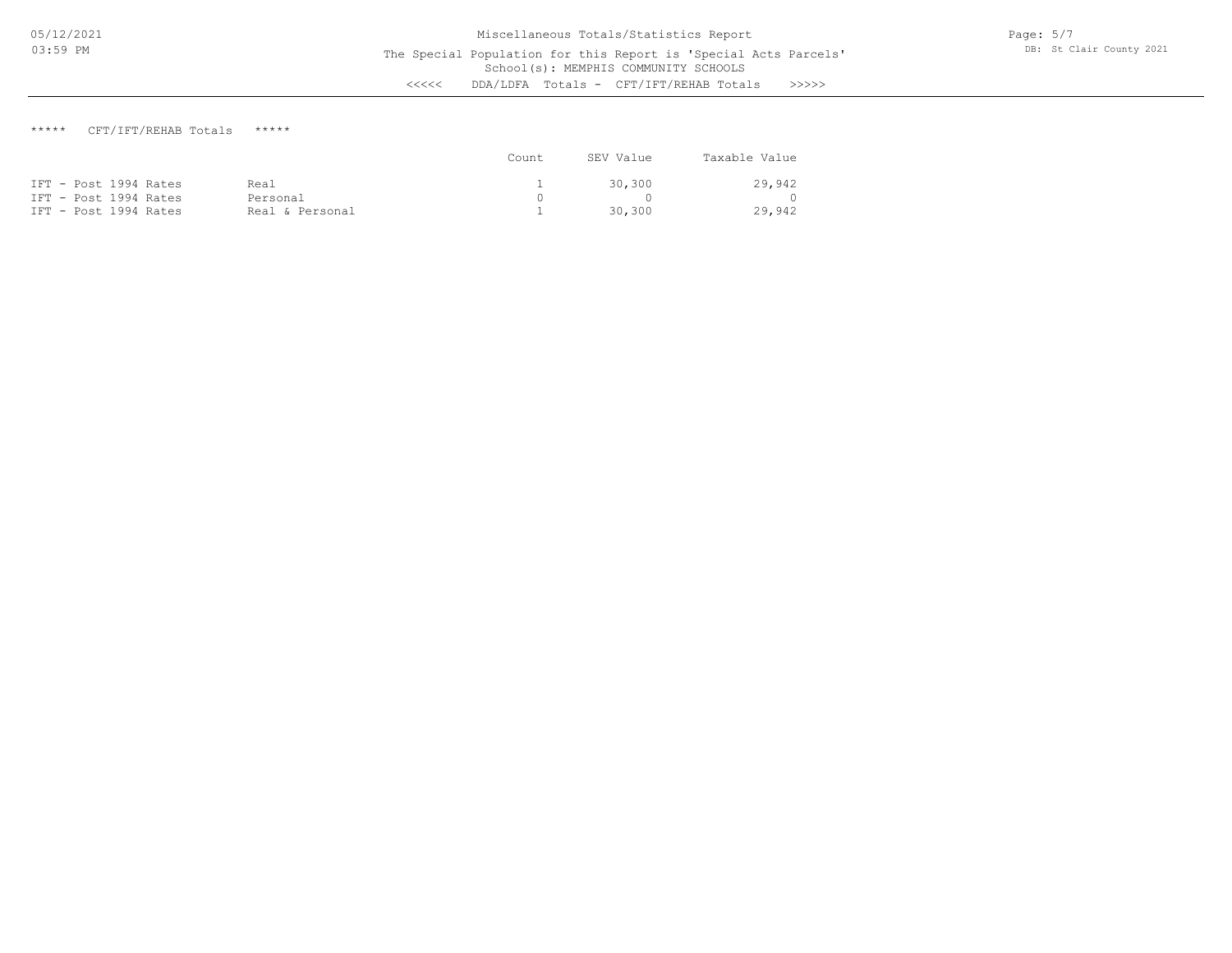School(s): MEMPHIS COMMUNITY SCHOOLS

<<<<< Special Act Totals >>>>>

\*\*\*\*\* Special Act Totals \*\*\*\*\*

|                       |                 | Count | SEV Value | Taxable Value |
|-----------------------|-----------------|-------|-----------|---------------|
| IFT - Post 1994 Rates | Real            |       | 30300     | 29942         |
| IFT - Post 1994 Rates | Personal        |       |           | $\cap$        |
| IFT - Post 1994 Rates | Real & Personal |       | 30300     | 29942         |